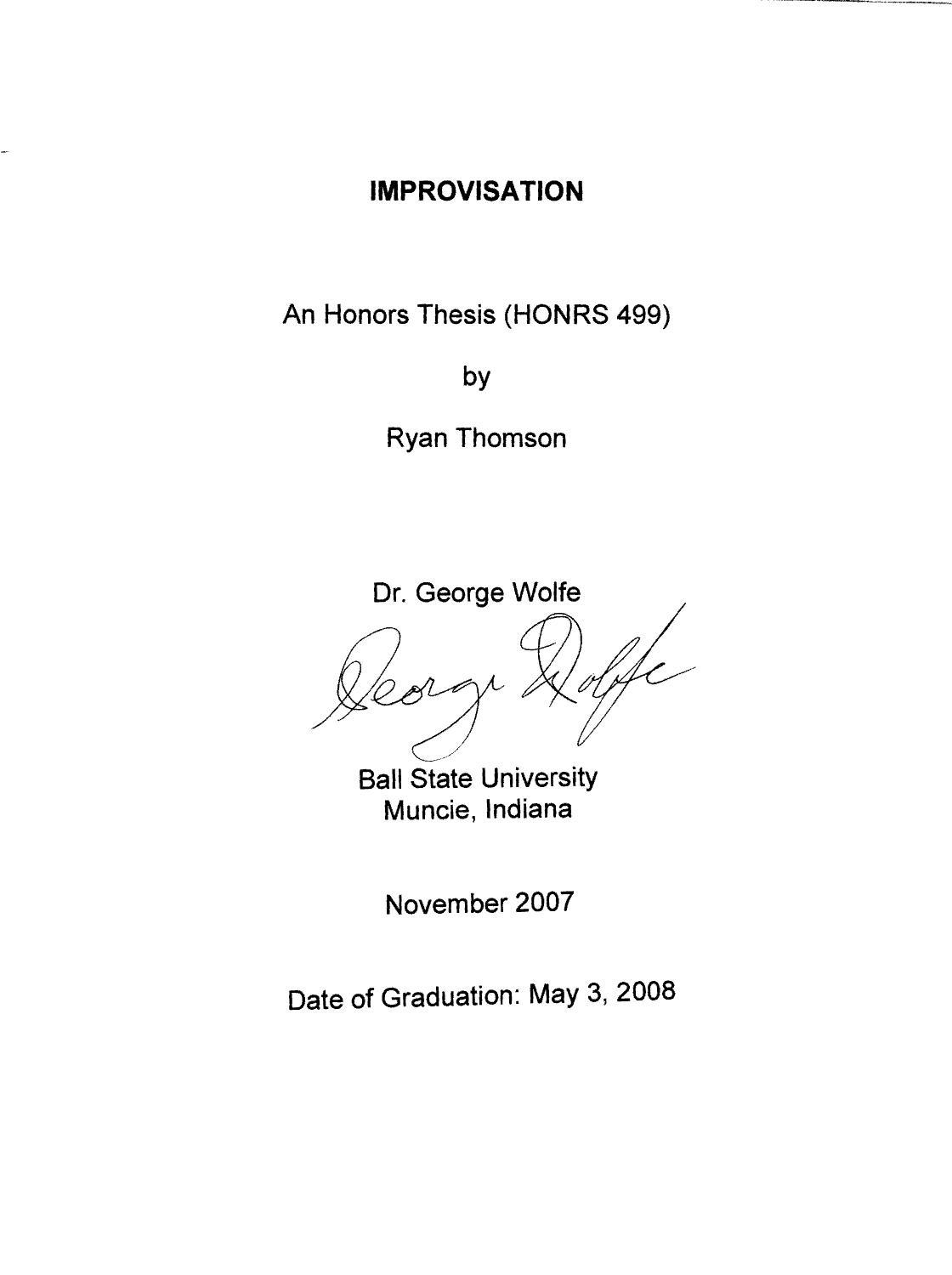

# **TABLE OF CONTENTS**

- 1. Original Proposal
- 2. Abstract
- 3. Author's Analysis & Recital Program Notes

4. Media

- Original Program
- Recital CD Recording
- Recital DVD Recording *wi* Accompanying Pictures
- 5. Acknowledgements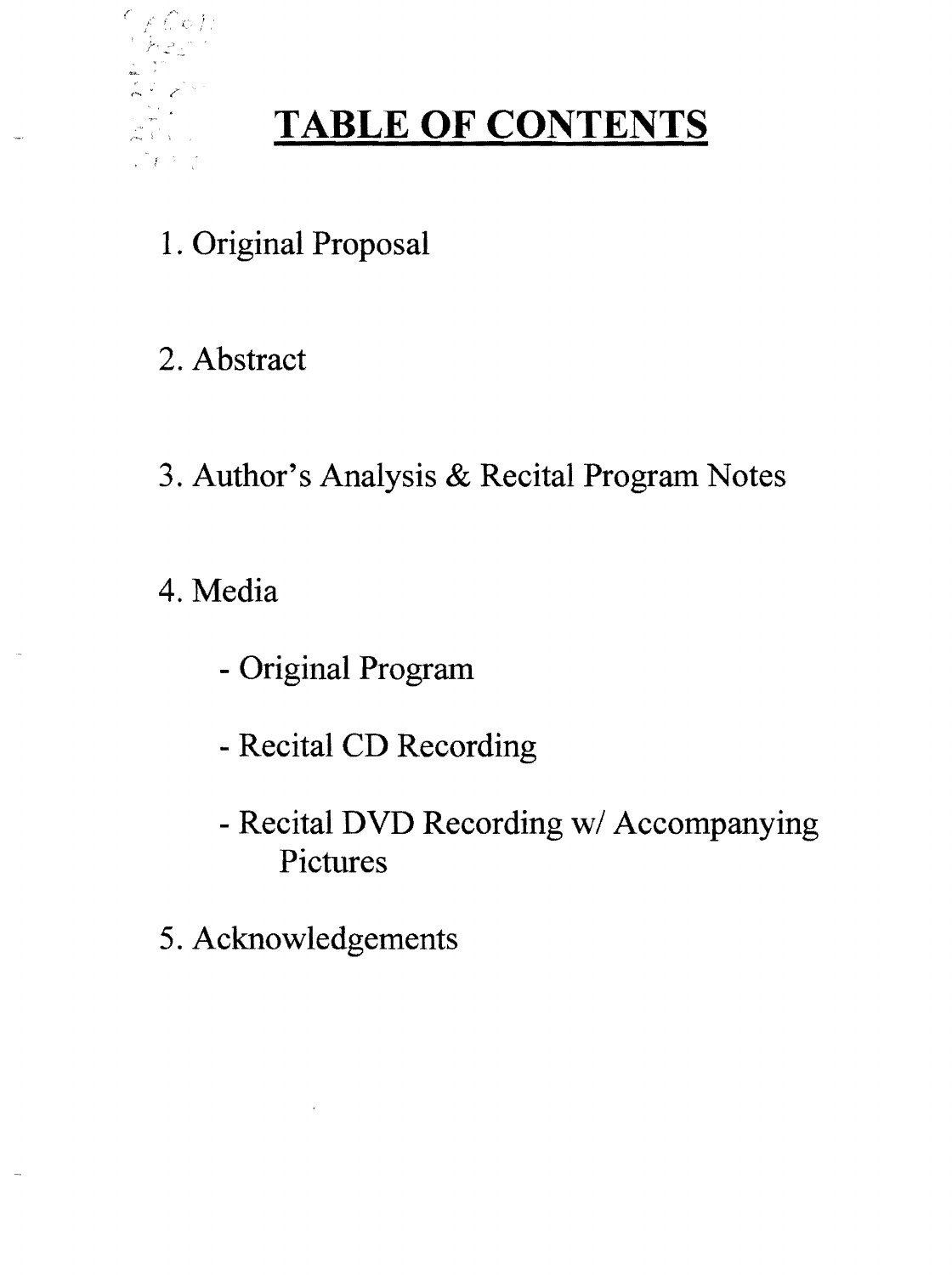# HONORS THESIS PROPOSAL Ryan Thomson

1. This project will signify the culmination of four years of study of the saxophone with my various professors and other teachers here at Ball State University. Through research and dedicated practice and study, this undertaking will add to my knowledge and develop my musical talents quite extensively.

2. I am signing up for HONRS 499 in the Spring of 2008.

3. The outcome of this project will be my Senior Recital, featuring pieces from the classical and jazz idioms – both of which I have studied extensively. This recital will feature other musicians as well as myself, and will be approximately one hour in length.

4. The purpose of this recital is to gain a greater knowledge of, skill in playing, and to present improvisation in saxophone music. The target audience is general, but the topic will be of particular interest to musicians and music enthusiasts.

5. This creative project will take the form of a musical recital. This recital will explore the rich and diverse types of improvisation in classical saxophone music and in jazz. The saxophone, invented in the 1840s, is relatively new on the instrumental scene, and has a wide repertoire of contemporary music that explores various types of improvisation. The saxophone also has a wide range of etudes, suites, concertos and other types of soloistic literature that incorporate improvisation in a more traditional sense. Both of these very general categories will be sampled, as well as four different styles of jazz: bebop, latin, swing and contemporary, spanning the  $20<sup>th</sup>$ century.

The first half of this recital will feature classical music. I will playa variety of pieces, two that I will be accompanied on piano, two that will be me alone or with a pre-recorded accompaniment, and one that will feature another saxophonist. The second half will contain the four jazz pieces, and I will be performing with a small combo of my peers. The combo will be comprised of a piano, a drum set, and a double bass.

6. The importance of this project is again to showcase my study of the saxophone over the last four years. I expect to learn a great deal about the art of improvisation, as well as more about the many styles of music of which I will be sampling. I hope that this creative project will expose those listening and reading to a wider array of improvisation within the saxophone repertoire, ranging across many styles and genres.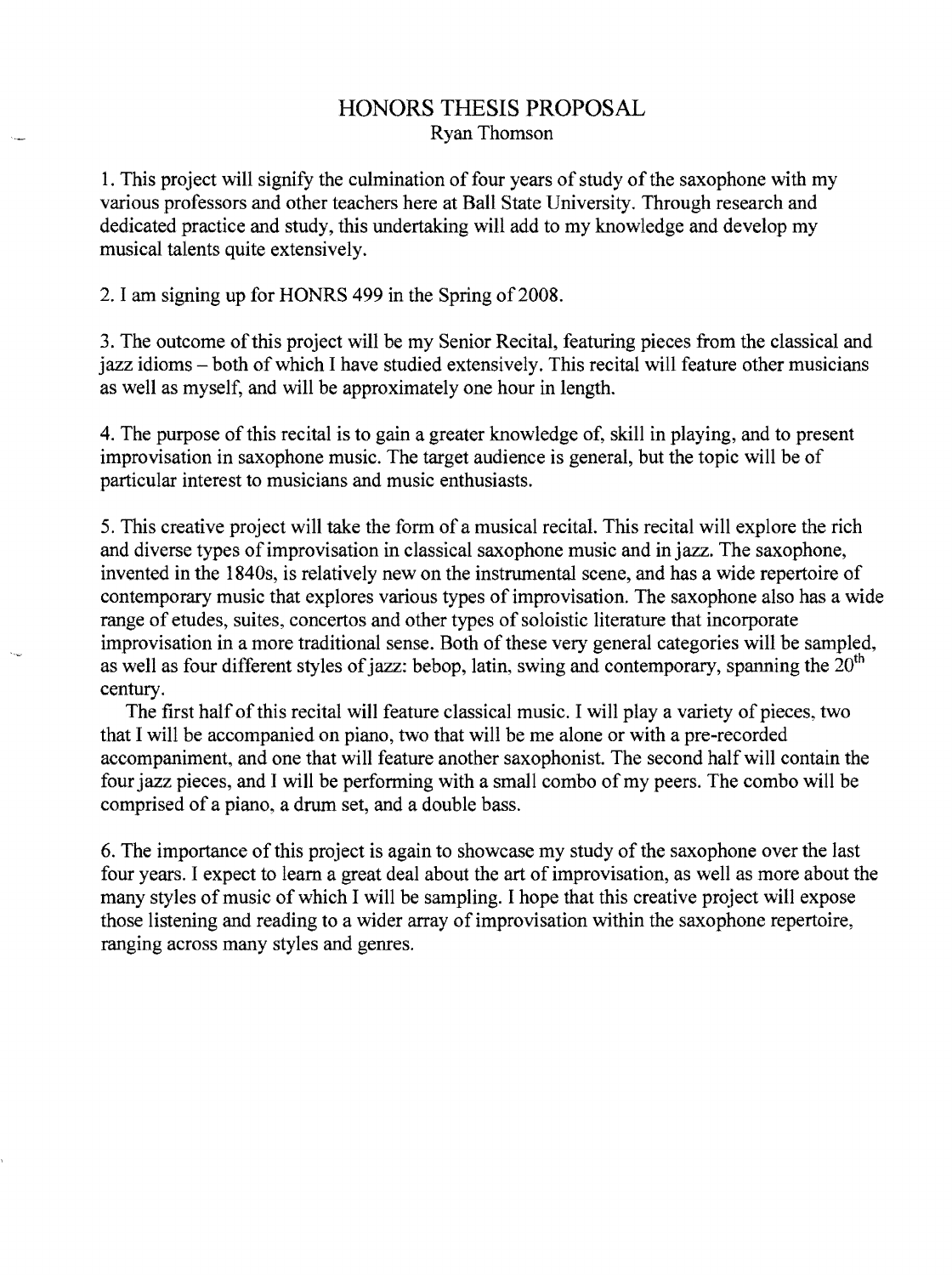# **ABSTRACT**

Improvisation is a musical art form that has existed in music for hundreds of years. Improvisation, while often thought of as limited to jazz music alone, is often incorporated into several different genres of music. Since the fifteenth century, improvisation has been an integral part of Western music, dating back to compositional practices such as fauxbourdon and polyphony (Hubbs-Gaines, 2003). From here through the exploratory and varied techniques in jazz, improvisation has had a profound impact on how we compose, perform, and listen to music.

This recital will explore the rich and diverse types of improvisation in classical saxophone music and in jazz. The saxophone, invented in the 1840s, is relatively new on the instrumental scene, and has a wide repertoire of contemporary music that explores various types of improvisation. The saxophone also has a wide range of etudes, suites, concertos and other types of soloistic literature that incorporate improvisation in a more traditional sense. Both of these very general categories will be sampled, as well as four different styles of jazz: bebop, latin, swing and contemporary, spanning the  $20<sup>th</sup>$  century.

I hope that this creative project will expose those listening and reading to a wider array of improvisation within the saxophone repertoire, ranging across many styles and genres.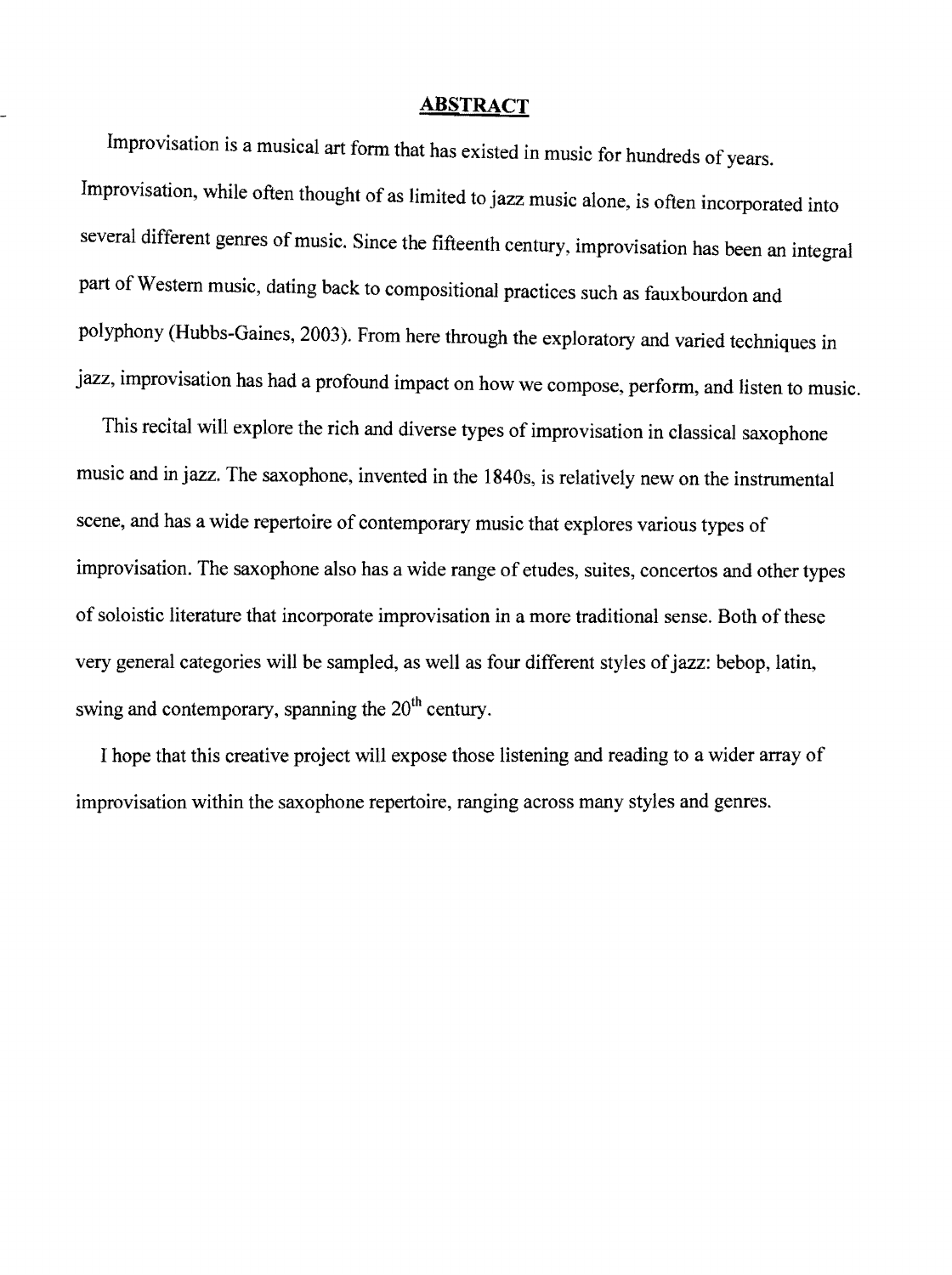#### **ANALYSIS**

This recital signifies the culmination of four years of study of classical and jazz saxophone. I wanted to incorporate both idioms because both have been such a large part of my musical life. I knew from the beginning of my college career that I wanted to perform a full recital at the end, but it did not take shape of have a theme until the last year. Many music students will put together a recital of strictly classical or jazz music, choosing instead to focus on only one idiom. My goal for this project from the beginning was to find a common thread between the off of which I could create a theme - and therefore my thesis.

The entire process was really **12** years in the making, as that is how long I have been playing the saxophone. The intensive study did not begin until college of course, but my previous knowledge of the music that I gained in the first 8 years served as the basis for my studies at Ball State. Dr. George Wolfe and I began the process by selecting the thesis for the recital, as I knew while we were planning that the recital would double as my creative project. We came to the conclusion that "Improvisation" would serve as a great thesis, as this is a creative technique used in nearly every idiom of music. From there, Dr. Wolfe and I began selecting the pieces I would study. We did this mostly through our combined knowledge of saxophone and jazz literature, and also through listening to many different pieces and performances thereof.

In the end, we selected the pieces we did based off their musical integrity, the challenges they would present to me, and how they fit within the scope of the thesis. Some of them, such as "Suite for Saxophone in Eb," are pieces that I always wanted to study and perform, but could not for one reason or another until now. I wanted to showcase as wide of a variety of improvisatory styles as I could within the time allowed (about 1 hour for a full recital). The jazz pieces were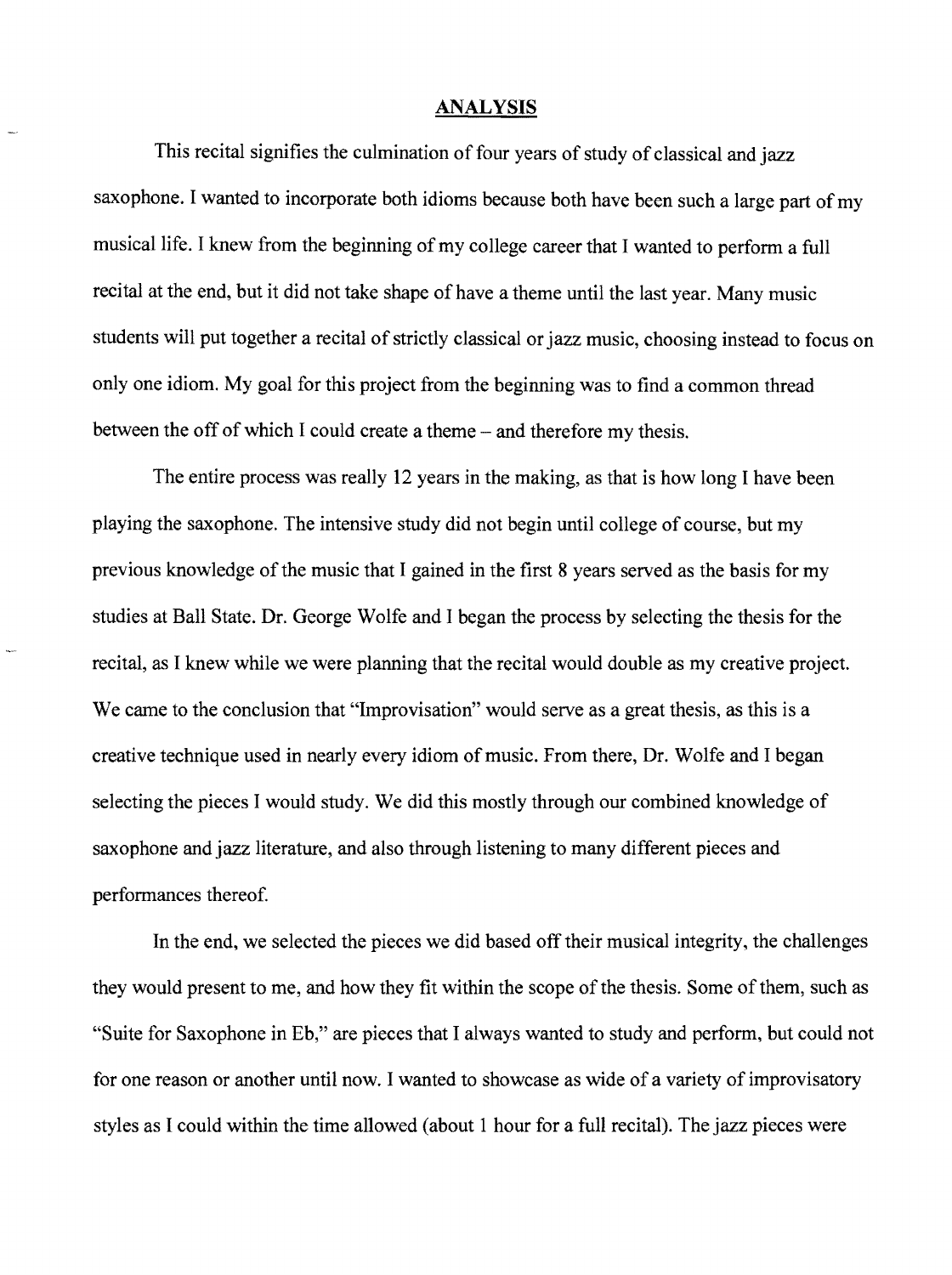selected based off of this general idea as well. Some are favorite standards of mine, and others, such as "Sing a Song of Song," are contemporary jazz pieces from musicians who are current influences of mine (Kenny Garrett, in this case). Please see the program notes following this analysis for a more in-depth look at each piece.

Following the selection of music, I was fortunate enough to find fantastic musicians with which to perform. From there I then spent countless hours researching, practicing, and collaborating with various people. The final product was showcased on November 30, 2007, in the Choral Hall of the Music Instruction Building at Ball State.

Several of these pieces will sound very odd or strange to non-musicians and musicians alike. I encourage all listeners to listen and draw conclusions with an open mind, as these pieces were chosen for their educational merit. Each of these pieces have something to offer in the study of musical improvisation, and I encourage anyone curious about any of these pieces to conduct further research on their own, using my cited resources as a starting point.

I sincerely hope that listeners and readers will learn even a fraction of what I did during this process. I have grown inexplicably as a musician and student throughout this project, and have reached new musical heights in my personal playing then I ever dreamed I could. I truly enjoyed this very rewarding experience, and am very grateful to the honors professors, music professors, and peers that helped to make this possible.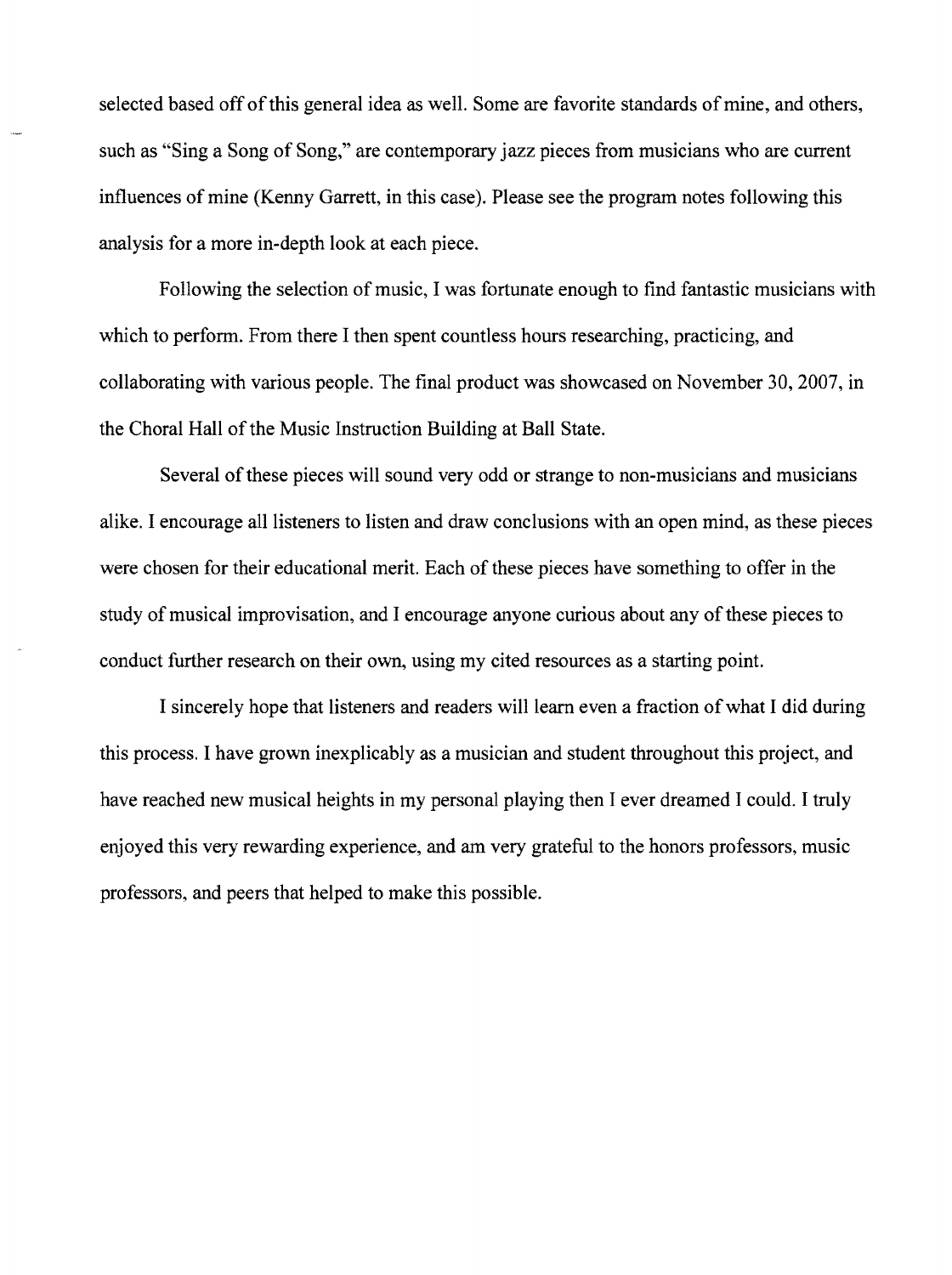# RYAN THOMSON Saxophone

In a Senior Recital

# **IMPROVISATION**  Program Notes

Improvisation is a musical art form that has existed in music for hundreds of years. Improvisation, while often thought of as limited to jazz music alone, is often incorporated into several different genres of music. Since the fifteenth century, improvisation has been an integral part of Western music, dating back to compositional practices such as fauxbourdon and polyphony (Hubbs-Gaines, 2003). From here through the exploratory and varied techniques in jazz, improvisation has had a profound impact on how we compose, perform, and listen to music.

This recital will explore the rich and diverse types of improvisation in classical saxophone music and in jazz. The saxophone, invented in the 1 840s, is relatively new on the instrumental scene, and has a wide repertoire of contemporary music that explores various types of improvisation. The saxophone also has a wide range of etudes, suites, concertos and other types of soloistic literature that incorporate improvisation in a more traditional sense. Both of these very general categories will be sampled, as well as four different styles of jazz: bebop, latin, swing and contemporary, spanning the  $20<sup>th</sup>$  century. Additionally, we find that the emergence of jazz helped to bring the "spontaneous art back into practice" in the classical genre. Holly Hubbs-Gaines explains how improvisation in the two styles are closely related:

> "While there is a dichotomy between what many view as improvisation in the 'classical' idiom and the art of improvisation in jazz, the gap between these two stylistic applications is hardly as wide as some perceive. In each case, the musical realization is based on a pre-existing entity: the form and/or harmonic progression identify the piece in either case. Whether performing jazz or classical improvisation, the player can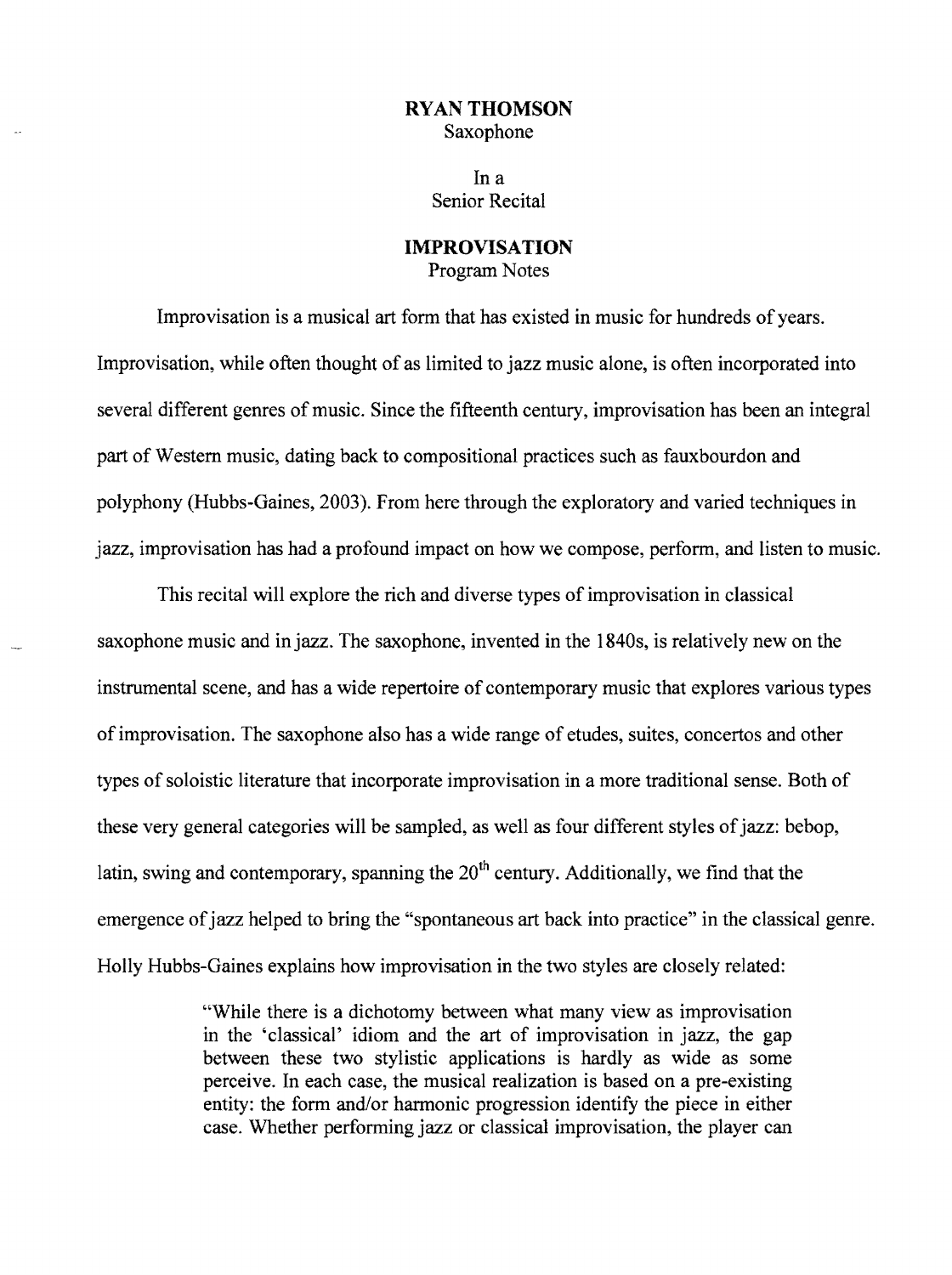remain close to, or stray far from, that original framework" (Hubbs-Gains, 2003).

I hope that this creative project will expose those listening and reading to a wider array of improvisation within the saxophone repertoire, ranging across many styles and genres.

### **Bonneau's Suite for Saxophone**

The first movement of Bonneau's Suite is entitled "Improvisation." While not improvisatory in the sense of spontaneous creation or composition, it is a written improvisation. The beginning tempo translates from French to "at will" or "freely", indicating that the first phrase is to be played without strict time and much rubato. The movement then travels through various tempos and styles, ranging from vif("lively") to *modere* ("moderately"). These various tempo changes and freedom of time add to its improvisatory feel.

The saxophone and piano trade elegant phrases of flowing notes that move, in general, through the key of  $f#/gb$  minor. The piano blends the use of odd rhythms such as 5 and 6 note groupings against more common sixteenth notes, adding ambiguity to the time and rhythmic feel in lieu of any rhythmic strictness.

#### Glazunov's *Concerto in Eb*

This piece is one of the most well-known saxophone concertos. Written in a rhapsodic concerto style, it features a beautiful and dazzling cadenza section. This improvisatory section of a concerto is written out, and features the soloist without the accompanying player(s). Free of strict time, it is often based on previous harmonic and melodic elements in the piece. The cadenza typically features greater complexity and technique.

For this particular piece, I have composed my own cadenza (See figure 1). In my composition, music theorists will find various elements and influences from the rest of the piece. In attempting to retain the integrity of the original composition, I reference the original cadenza,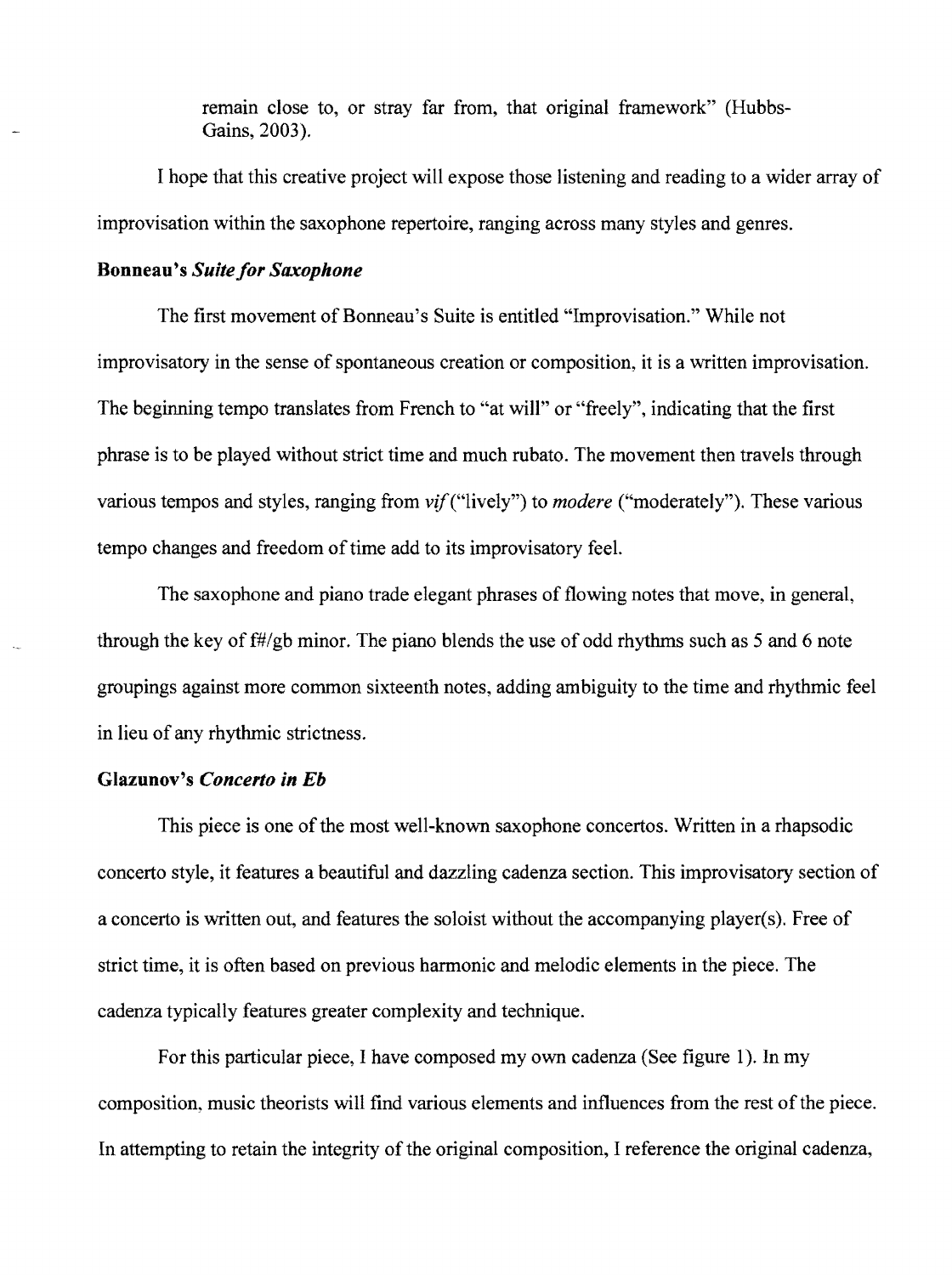as well as other motives and elements that both reference previous material and foreshadow coming material.

# Noda's *Improvisation I*

Ryo Noda was born in Amagasaki, Japan in 1948, and is a leading component of new Japanese music for the saxophone. Noda is noted among saxophonists for his powerful avantgarde improvisations and technically innovative compositions.

*Improvisation I*, the first of three such pieces, most assuredly falls into the avant-garde style of classical saxophone music for which Noda is known. Based on the sounds of the shakuhachi flute, a traditional Japanese instrument, the three different *Improvisations* are unaccompanied solos that incorporate many extended saxophone techniques. These techniques include portamenti, quartertones, flutter tongue, various vibrato techniques (diaphragmatic and jaw-based), and alternate fingerings designed to emulate the authentic sound of the shakuhachi.

The middle of this piece features an ad-lib section in which the performer is given a set of pitches (see Figure 3) and instructed to compose an improvised section on this pitch array. The goal of the performer-composed section is to retain the integrity of the piece by incorporating similar techniques and styles into the composition. See Figure 2 for my composition of these pitches.

# Andrews's *Shir A vel*

*Shir Avel* is a truly unique piece on this program. Of all of the works featured, this one deviates from the traditional performance to the greatest degree. This work calls for solo alto saxophone with electronic accompaniment. The electronic accompaniment is a pre-recorded set of three CD tracks that are to be played as the accompanying music to the solo saxophone.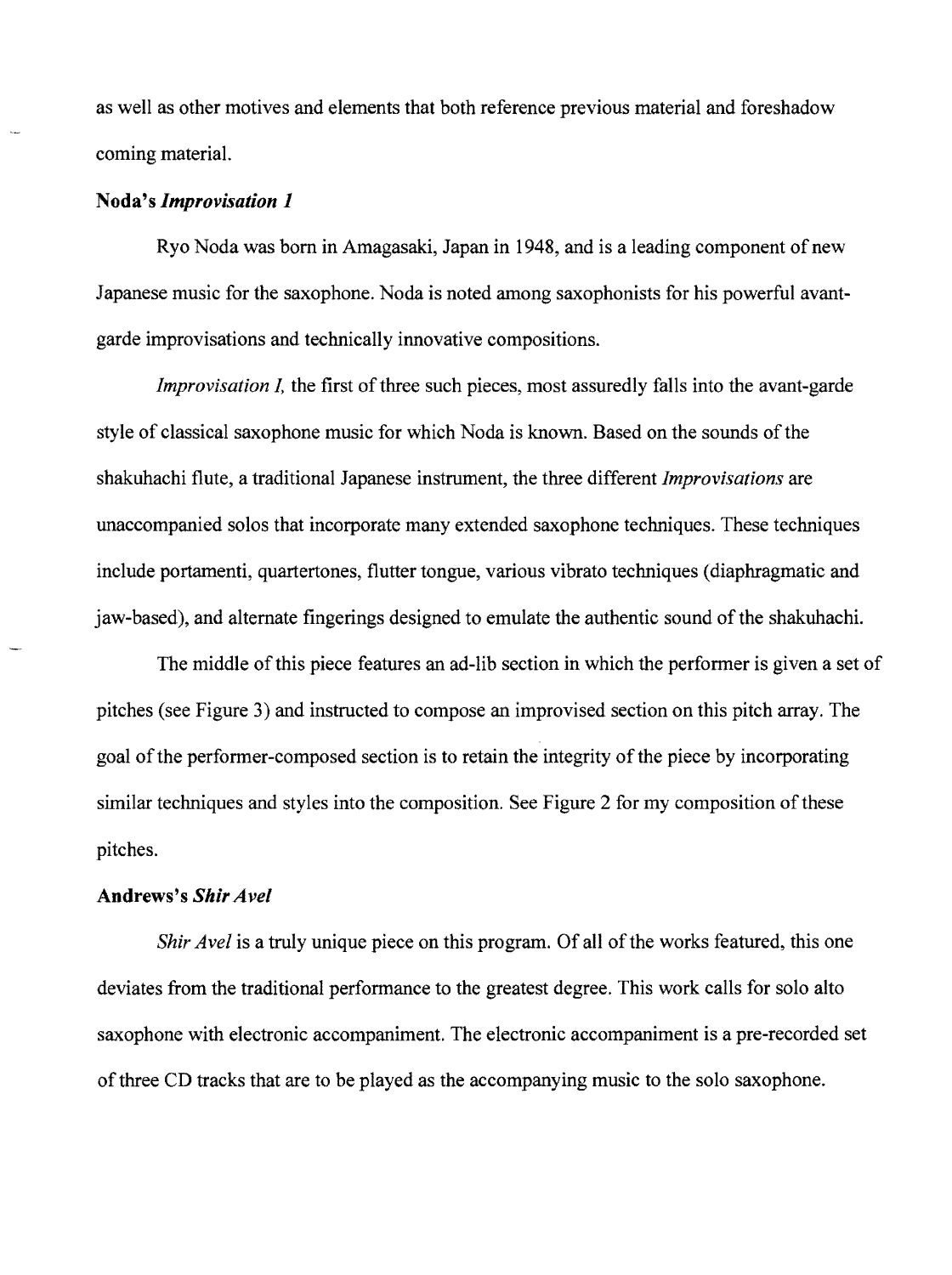An Indiana native and Ball State alumnus, Paul Andrews composed this piece in 2000 using a technique known as *motivic improvisation.* This concept is a key component to my studies and to the final two pieces in the first half of this recital. According to Hubbs-Gaines (2003), "motivic improvisation is an approach whereby the composer designates motivic material to be used by the perfonner to create a stylistically appropriate melodic realization." Andrews provides a total of 7 motives and a scale for the perfonner to utilize at different points throughout the piece, calling for specific motives at certain times. The idea, as Hubbs-Gaines describes, is to improvise a melodic line on the given motivic material in very much the same way as jazz, only adhering more closely to the motives themselves. Perfonners are encouraged to use various compositional techniques when improvising on these motives, such as transposition, augmentation, diminution, inversion, retrograde, fragmentation and others in order to increase their available vocabulary and add interest to their perfonnance. George Wolfe (2002) states that motivic improvisation "provides a means through which a perfonner can use motives and other points of reference to realize melodies in a contemporary classical style."

The piece is set to a "mournful" tempo, and moves through various effects (known in the piece as "FX"). While there is no true sense of "strict" time, the perfonner is provided with various time markings throughout the piece so that he or she can align his or herself with the CD tracks at various points. The soloist moves through written material and two main motivic improvisation sections, and the three CD tracks create the "movements" of the piece. See Figure 4 for the motives in this piece.

### Macy's *Sometimes A Waltz*

*Sometimes A Waltz* is a duet for alto and baritone saxophones, and is a motivic improvisation as well. This composition was written for George Wolfe, saxophone professor at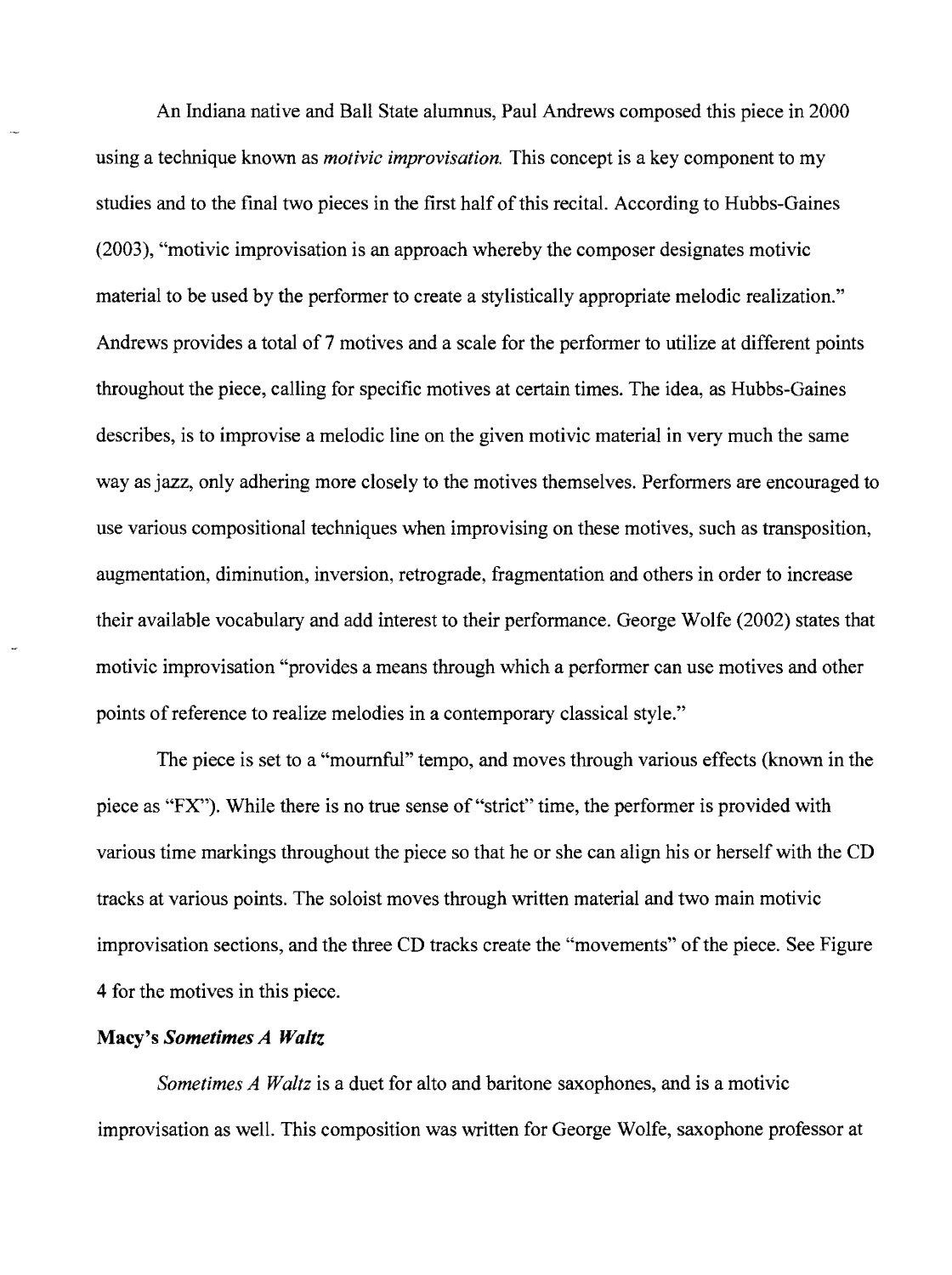Ball State University. Throughout the piece, both instruments improvise, alone and together, in the motivic style. While either instrument is soloing alone, the other is typically playing an obligato or ostinato figure.

Macy provides three basic motives for the piece, with directions for how to play each one as they occur. Each of the three motives is a thematic element at each of the three points for improvisation in the piece, respectively. The first section of improvisation features the alto, with instructions to play Motive A with long notes, grace note figures, and octaves, sixths and thirds in motivic units. The second section of improvisation features the baritone, who is instructed to play Motive B with falling figures and scales, and tremolo figures. The alto joins the baritone in improvisation at the end of this section. Finally, the third section of improvisation features the alto again using Motive C with single long tones and pairs of long tones. An obligato continues between the two instruments and diminishes in volume to the end. See Figure 5 for the motives in this composition and for Macy's performance descriptions.

#### Monk's *Straight, No Chaser*

Thelonious Monk was one of the most influential jazz figures of the  $20<sup>th</sup>$  century. Know for his rhythmic creativity, he has composed tunes that are staples to jazz musicians the world over.

*Straight, No Chaser* is a bebop blues chart from the mid 1960s. A straight-ahead blues, with no drastic chord alterations, the tune is one of the more common blues heads performed by jazz players. The melodic line is very unique and characteristic of Monk. The melody is very repetitious, and contains phases that overlap each other. The tune used rhythmic displacement of the same notes placing emphasis on syncopation. Despite the potential pitfalls due to the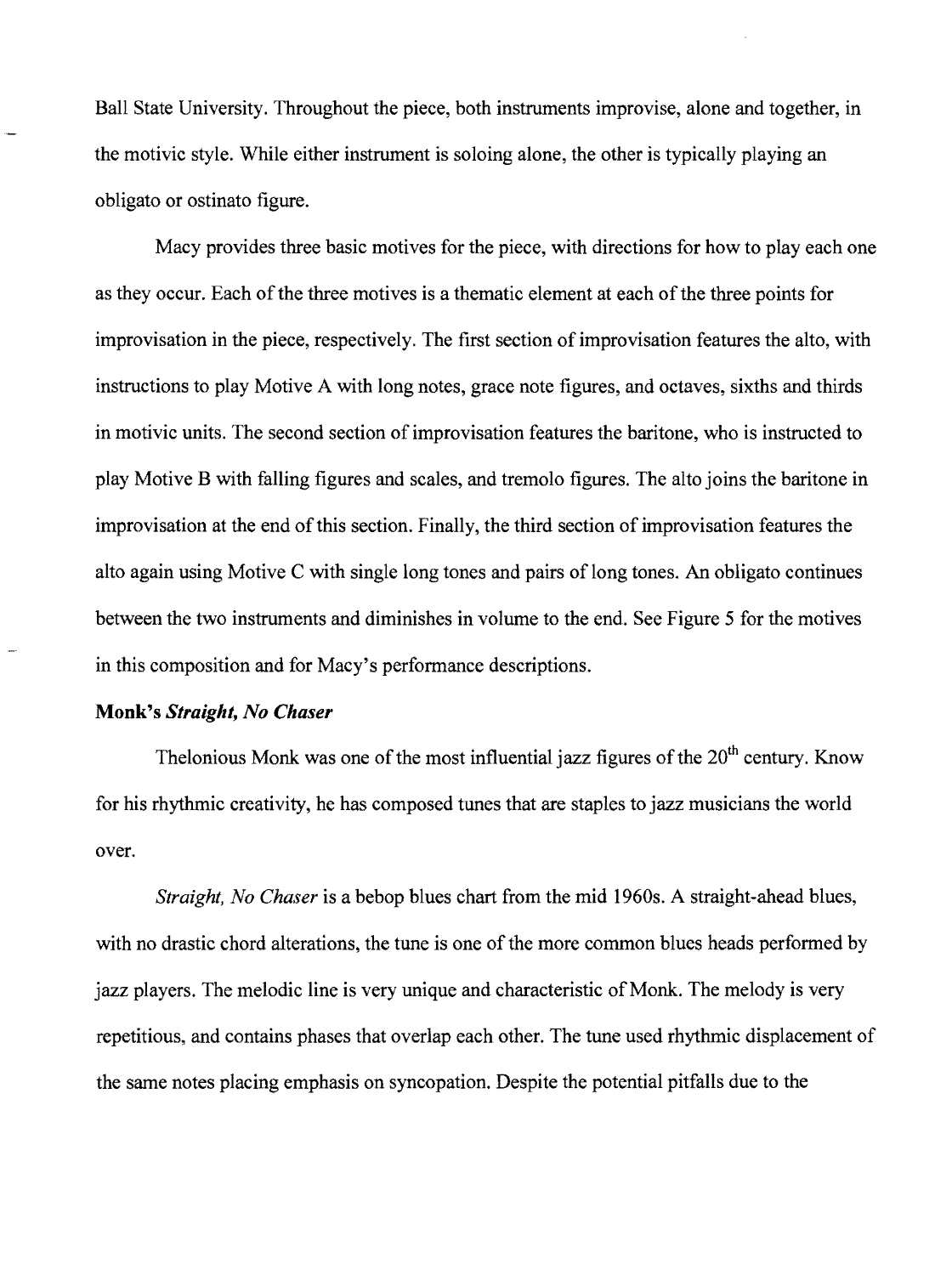melody's chromaticism, the melodic line fits over all of the chords in a blues progression (I-IV-V). This speaks to Monk's compositional prowess.

# **Gillespie's** *Con Alma*

Like Monk, John "Dizzy" Gillespie (or simply, "Diz") was a very influential figurehead in the evolution of jazz music. Gillespie, along with saxophonist Charlie Parker, was a leading pioneer in the development of bebop.

*Con Alma* is a latin chart with an AABA form. The tune is typically performed with an Afro-Cuban *12/8* feel, alternating with a swing feel in the B section. *Con Alma* is a very difficult tune for a performer to improvise over because of its atypical harmonic structure. In spite of a simple melody, the chord structure is very complicated. The first 8 measures of the A section ends in an Eb Major chord, with a ii-V progression into the second 8 measures which end in C Major, a minor third lower. The B section states its part of the melodic content, and then restates it up a minor third.

# **Ellington's** *Sophisticated Lady*

Duke Ellington was arguably the most prolific and skilled composer of big band jazz music in history, not to mention one of America's finest composers in general. Composing over 2,000 pieces in his lifetime, Ellington lead one of the most well-known orchestras in the history of jazz.

*Sophisticated Lady,* while later turned into a vocal piece, was originally composed as an instrumental piece. Written to feature the great baritone saxophonist Harry Carney, the composition is one of Ellington's most popular swing ballads. Ellington composed the bridge in a different key then the A section, and employs the use of many chromatically moving chords. This ballad is both harmonically complex and beautiful to hear and perform.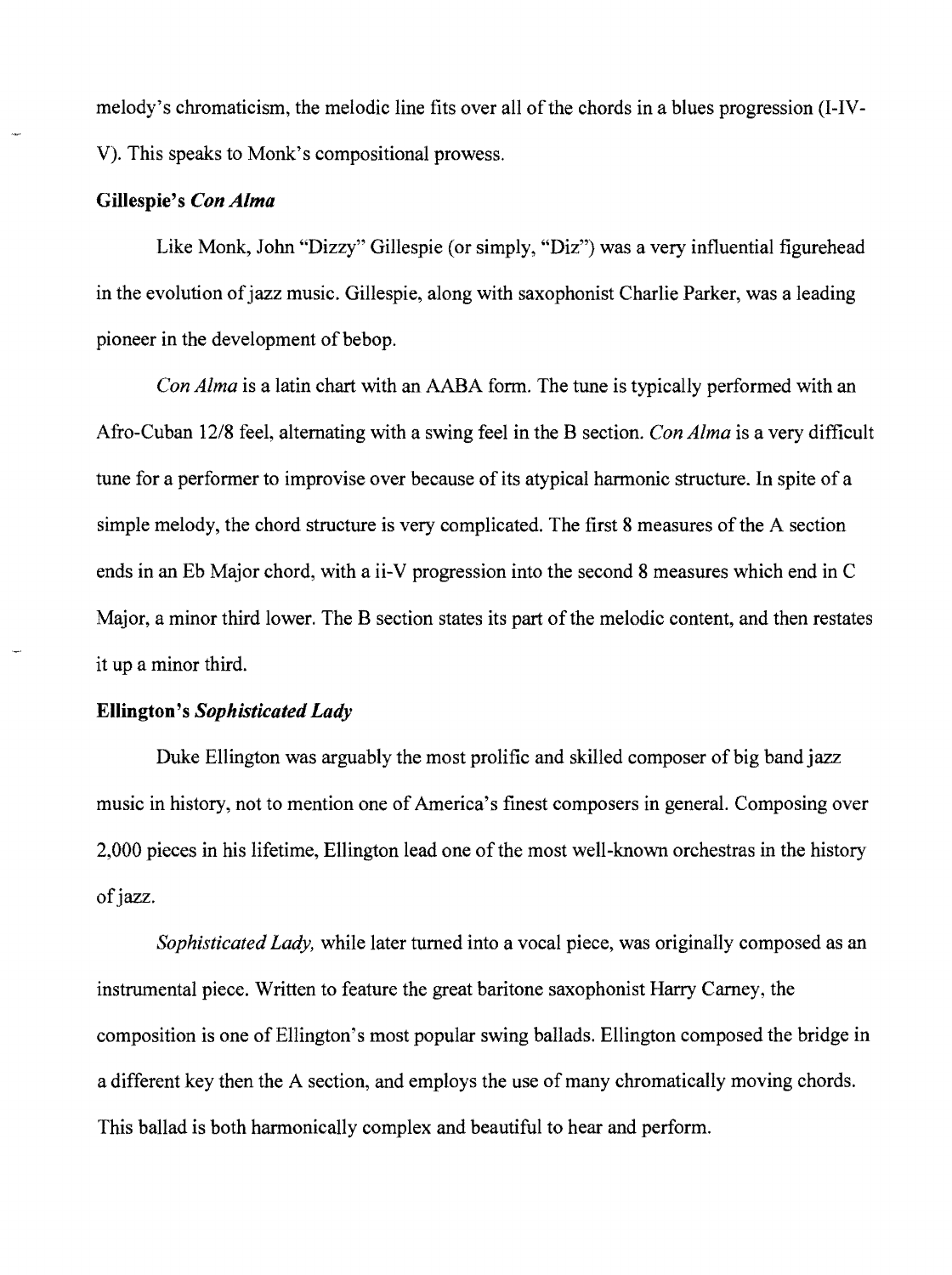Kenny Garrett is a contemporary jazz saxophonist currently playing and recording. One of my main influences, Garrett's characteristic and unique sound is known throughout the modem jazz world.

*Sing a Song of Song* fits well within the idiom of contemporary jazz music. Recorded in 1997, the main phrases and melodies contain only three chords: E, C, and D. This piece contains this and other contemporary pop elements that are uniquely performed by Garrett to make them jazz. Both his sound and improvisation help to create a contemporary jazz feel and character. This piece utilizes melodies and scales that also help to define its character, such as the wholetone scale and the harmonic minor scale with a lowered second degree. For this performance, I have transcribed and will perform a significant portion of Garrett's original improvised solo, along with my own improvisation.

#### **REFERENCES**

Andrews, Paul. (2000). *Shir Avel: A Mourner's Song.* Austin: Jomar Press.

Hubbs-Gaines, Holly. (2003). Motivic improvisation. *Journal of the North American Saxophone Alliance,* 28,61-67.

Macy, Carleton. (1999). *Sometimes A Waltz.* Austin: Jomar Press.

Wolfe, George W. (2002). *Motivic Improvisation: A New Approach to Improvising in the Classical Style.* Tucson: Arizona University Recordings and Publications.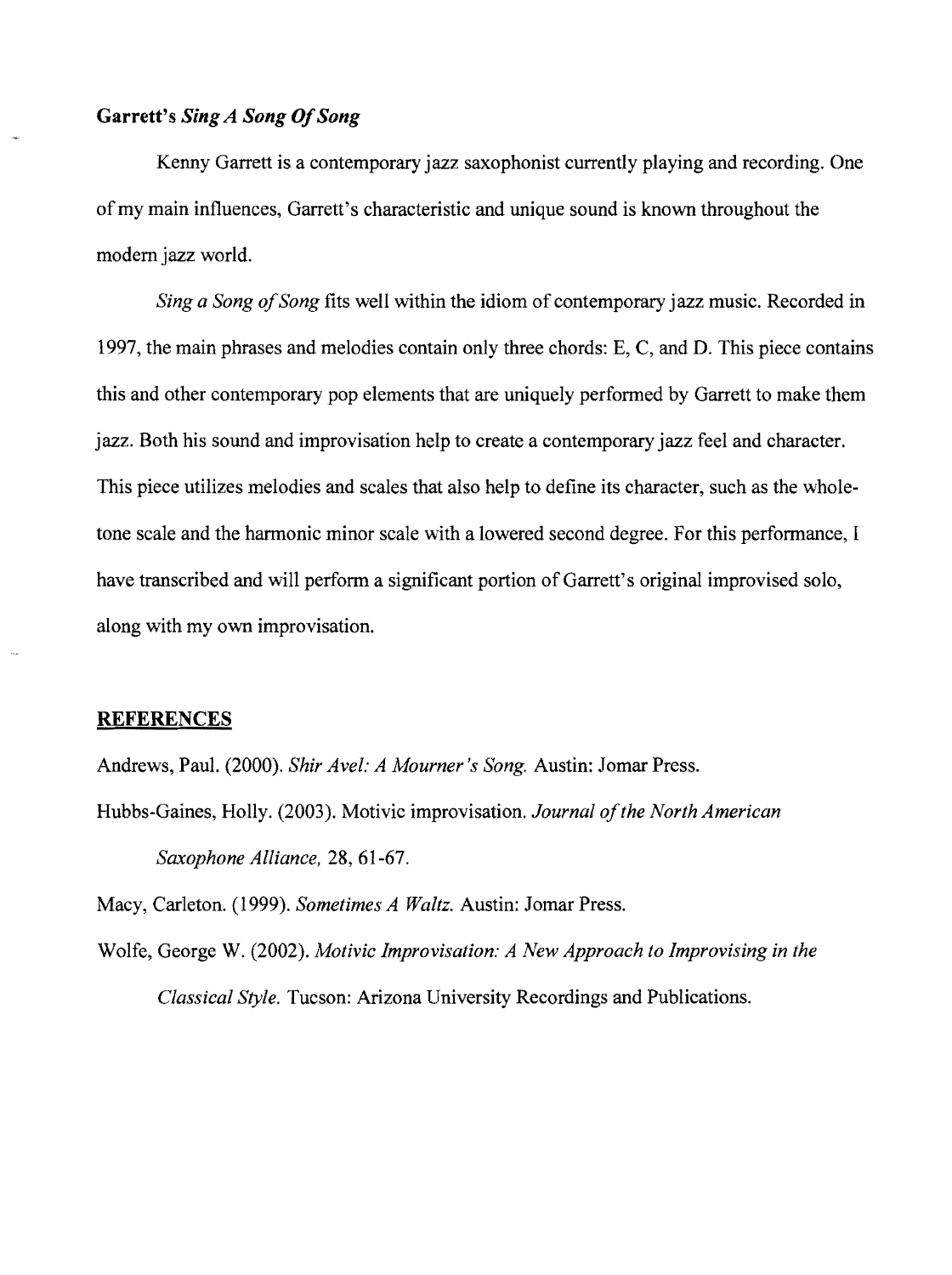#### **RYAN THOMSON** saxophone

# **SENIOR HONORS RECITAL**

assisted by Liz Seidel and Matt Corral, piano Freddie Bledsoe, double bass Tim Stephenson, drums Stephen Driscoll, alto saxophone

| $(1918 - 1995)$<br>I. Improvisation |  |
|-------------------------------------|--|
| $(1865 - 1936)$                     |  |
| (b.1948)                            |  |
| (b.1978)                            |  |
| (b.1944)                            |  |
| $\ldots$ Intermission $\ldots$      |  |
| $(1917-1982)$                       |  |
| $(1917 - 1993)$                     |  |
| $(1899-1974)$                       |  |
| (b.1960)                            |  |

Ryan Thomson is a student of George Wolfe and Frank Puzzullo, and a member of Phi Mu Alpha Sinfonia Fraternity for men in the field of music.

This recital is presented in partial fulfillment of the requirements for the Honors Program at Ball State University.

CHORAL HALL Friday, November 30, 2007 5:30p.m.

Series LXII Number 94

In keeping with copyright and artist agreements, use of recording and photographic devices Is not permitted by other than approved university personnel. We request your cooperation. www.bsu.edu/music